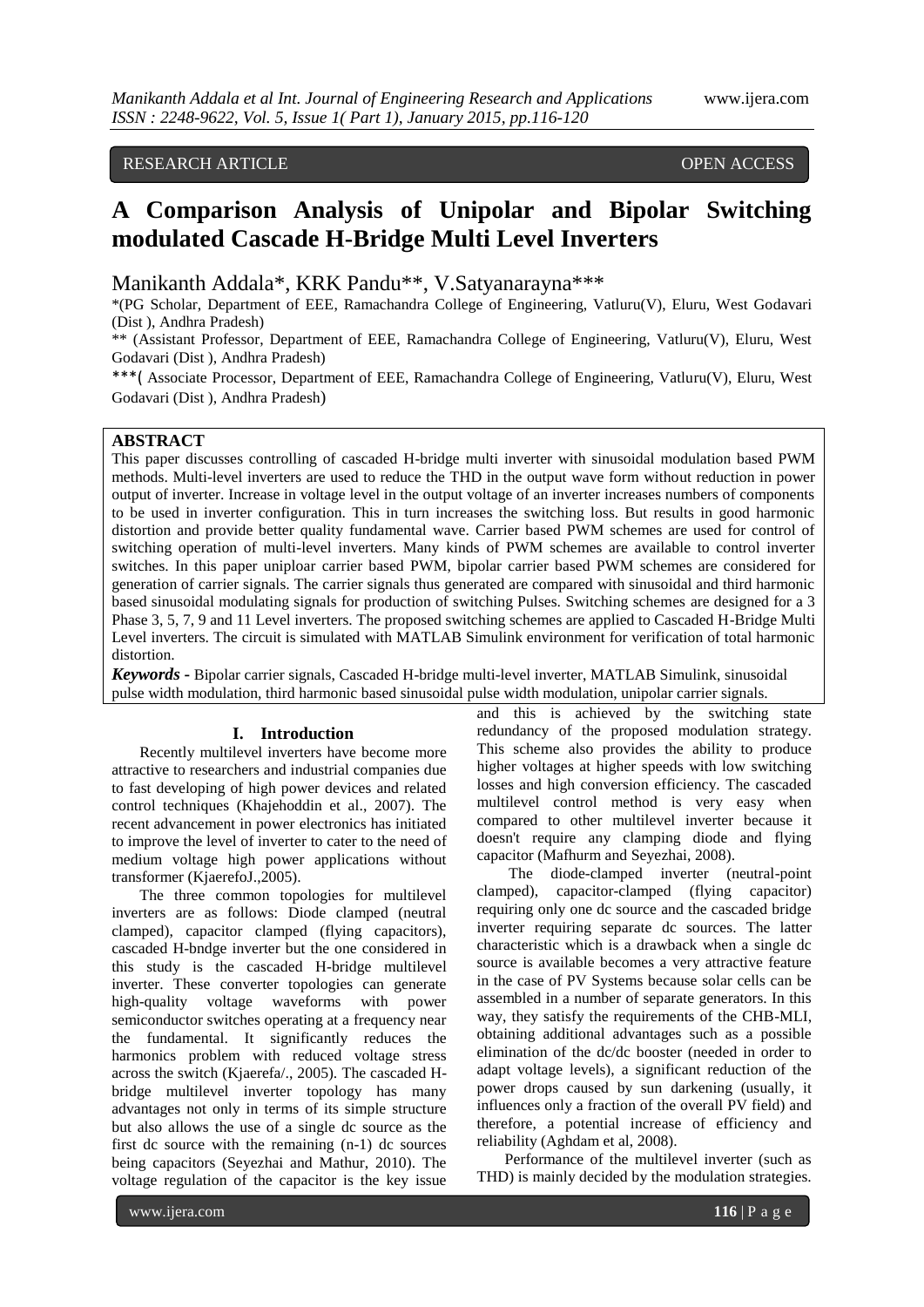For the cascaded multilevel inverter there are several well known pulse width modulation strategies such as space vector pwm, sinusoidal pwm, selective harmonics elimination and multicarrier pwm (Tolbert et al, 1999). Compared to the conventional method, the proposed method is subjected to a new modulation scheme adopting the multicarrier pulse width modulation concept which uses multiple modulating signals with a single carrier reduces the total harmonic distortion (Rodriguez etal., 2002).

This research study deals with harmonic analysis in 5, 7, 9 and 11 levels by considering up to 23rd harmonics of single phase cascaded H-bridge multilevel inverter employing multicarrier pulse width modulation technique for grid connected photovoltaic system. The effect of cascaded h-bridge multilevel inverter topology and change in PV input parameters irradiation and temperature on the performance parameters has been analyzed.

### **II. Cascaded H-Bridge Multi-level Inverter**

Multi-level inverters have emerged recently as very important role in the area of high power and medium voltage applications. The multi-level inverters are, (i) diode clamped multi-level inverters (ii)flying capacitor multi-level inverter(iii)cascaded H-bridge multi-level inverter, the cascaded H-bridge multi-level inverter have some disadvantages compared to other topologies, because it have the full H-bridges that improving the level of the voltages. Same numbers of components are sufficient for each level. In sinusoidal pulse width modulation, sine wave is compared with the carrier wave, the pulses are produced. Then that produces pulses given to the multi-level inverters, in SVPWM modulating waves are compared with the carrier wave that produced pulses also given to the multi-level inverters. Carrier based schemes are used for multi-level inverters. Number of carriers are depends on the levels of the multi-level inverters. For five level inverts four carriers are used.



**Fig 1:** Cascaded H Bridge based Multilevel Inverter

In cascaded H-bridge multi-level inverter uses cascaded full bridge inverters with separate DC sources, number of devices used in the circuit are less. Using of H- bridges multilevel inverter increases the voltage level of the inverter. The fig 1 shows cascaded H-bridge based multi-level inverter. This requires less no of components, same amount of components are sufficient in every voltage level. For different voltage level the operation of switching sequence will be following in the table1, when the battery has 2Vdc voltage. For zero voltage the S1, S3, S5, S7 switches get ON. For Vdc Voltage S2 S6 S8 S2 switches will be ON. For 2Vdc voltage S1, S6, S5, S2 switches will be ON, For -2Vdc voltage S3,S8,S7,S4 switches will be ON, For -Vdc voltage S3,S7,S5,S4 switches will be ON.



**Fig 2:** Output of a Seven Level Inverter.

#### **III. Sinusoidal Pulse Width Modulation**

In the sinusoidal pulse width modulation, the reference wave is the sine wave. That is compared with the carrier triangular Wave, the pulses are produced. That is given to the inverter. .The sine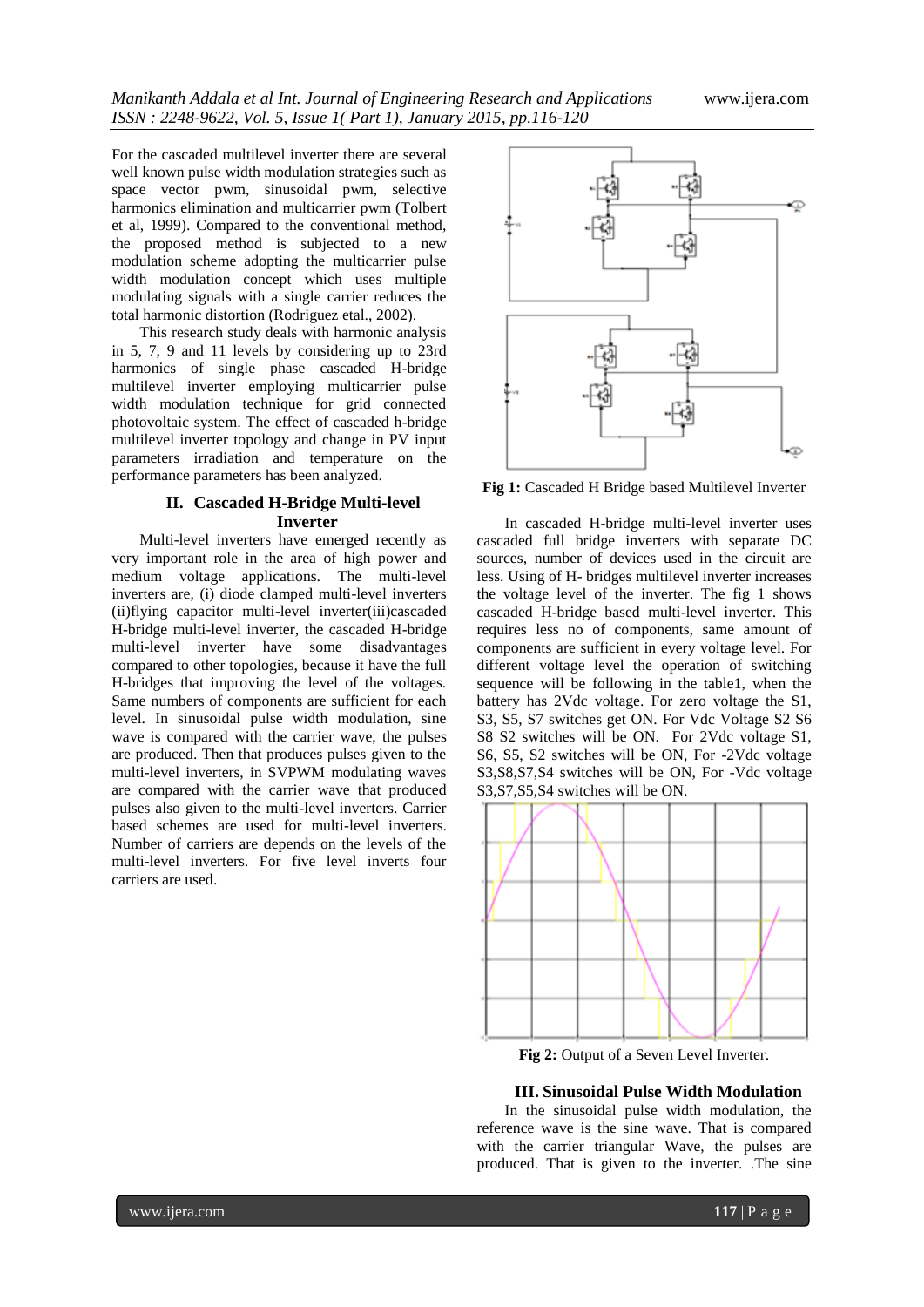wave is greater than the carrier wave the top switches are ON. Otherwise the bottom switches are ON.



**Fig 3:** Unipolar switching sequence generation.



**Fig 4:** Unipolar Switching signals.



**Fig 5:** Bipolar switching sequence generation

In this paper Bipolar and Unipolar switching schemes with sinusoidal and third harmonic based sinusoidal switching schemes are used for generation of switching sequences for inverter switching. In bipolar switching scheme carrier signal have both positive and negative polarities whereas in unipolar switching scheme carrier signal have only one polarity that is either in positive or in negative. Different carrier and modulating signals are shown in fig 3 to 10.



**Fig 7:** Unipolar switching sequence With 3rd Harmonic modulating signal.



**Fig 8:** Unipolar 3rd Harmonic Signals.



**Fig 9:** Bipolar switching sequence With 3<sup>rd</sup> Harmonic modulating signal.



**Fig 10:** Bipolar 3rd Harmonic Signals

**IV. Model Simulation & Results**

Different control schemes proposed in chapter III are applied to a 3-Level, 5-Level, 7-Level, 9-Level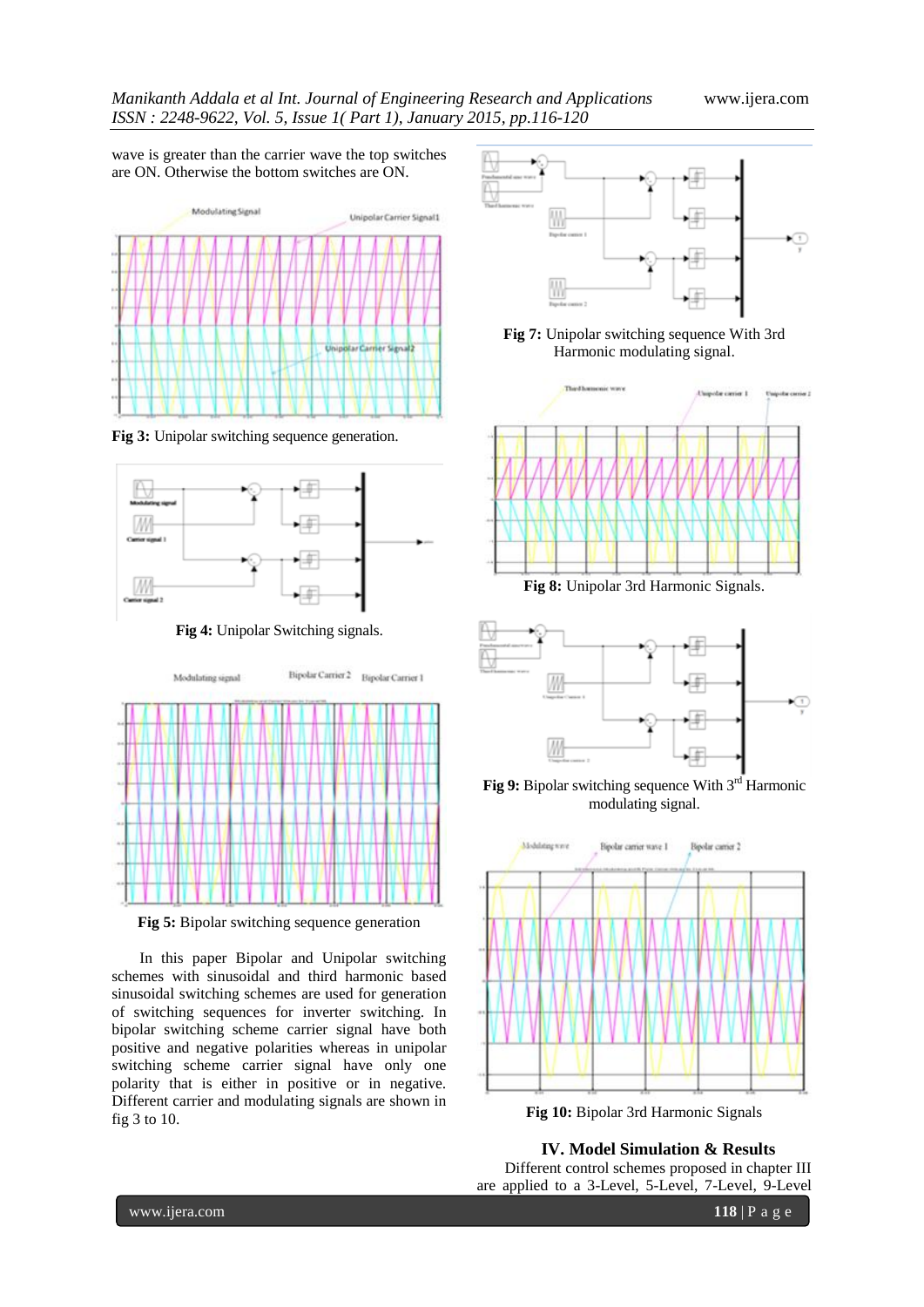and 11-inverters for identification of switching scheme that gives minimum harmonic distortion. MATLAB simulations are done for different indexes. Observations made on the different converter circuits are presented in table – I and Table – II for modulation index vales 0.9 and 1.0 respectively.



**Fig 11:** Voltage of 11 level 3 Phase CHB across load terminals with Bipolar SPWM switching When  $mIndex = 1$ 

| Name of                                      | Level of        | $%$ of         | $\frac{0}{0}$ |
|----------------------------------------------|-----------------|----------------|---------------|
| Control                                      | <b>Inverter</b> | Output         | <b>THD</b>    |
| Technique                                    | output          | <b>Voltage</b> |               |
|                                              | voltage         |                |               |
|                                              | 3               | 90.11          | 63.33         |
| Unipolar<br>Carrier                          | $\overline{5}$  | 90.11          | 63.33         |
| <b>Based</b>                                 | $\overline{7}$  | 90.11          | 63.33         |
| <b>SPWM</b>                                  | 9               | 90.11          | 63.33         |
|                                              | 11              | 90.11          | 63.33         |
|                                              | 3               | 90.07          | 64.11         |
| Bipolar                                      | 5               | 90.04          | 33.32         |
| Carrier<br><b>Based</b>                      | 7               | 90.05          | 22.41         |
| <b>SPWM</b>                                  | 9               | 90.06          | 16.68         |
|                                              | 11              | 89.99          | 13.21         |
| Unipolar<br>Carried<br><b>Based</b><br>Third | 3               | 103.6          | 54.78         |
|                                              | 5               | 103.6          | 54.78         |
|                                              | $\overline{7}$  | 103.6          | 54.78         |
|                                              | 9               | 103.6          | 54.78         |
| Harmonic<br><b>SPWM</b>                      | 11              | 103.6          | 54.78         |
| Bipolar                                      | 3               | 103.6          | 56.71         |
| Carrier                                      | 5               | 103.5          | 37.76         |
| <b>Based</b>                                 | 7               | 103.5          | 31.13         |
| Third                                        | 9               | 103.5          | 27.9          |
| Harmonic<br><b>SPWM</b>                      | 11              | 103.6          | 25.96         |

|  | <b>Table I:</b> Observation table for mIndex $= 0.9$ |  |  |  |
|--|------------------------------------------------------|--|--|--|
|--|------------------------------------------------------|--|--|--|

| Name of<br>Control<br><b>Technique</b>             | <b>Level of</b><br><b>Inverter</b><br>output<br>voltage | $%$ of<br>Output<br>Voltage | $\frac{0}{0}$<br><b>THD</b> |
|----------------------------------------------------|---------------------------------------------------------|-----------------------------|-----------------------------|
| Unipolar<br>Carrier<br><b>Based</b><br><b>SPWM</b> | 3                                                       | 100.1                       | 51.11                       |
|                                                    | 5                                                       | 100.1                       | 51.11                       |
|                                                    | 7                                                       | 100.1                       | 51.11                       |
|                                                    | 9                                                       | 100.1                       | 51.11                       |
|                                                    | 11                                                      | 100.1                       | 51.11                       |
| Bipolar<br>Carrier<br><b>Based</b><br><b>SPWM</b>  | 3                                                       | 99.99                       | 52.1                        |
|                                                    | 5                                                       | 99.98                       | 26.94                       |
|                                                    | 7                                                       | 100                         | 18.08                       |
|                                                    | 9                                                       | 99.98                       | 13.75                       |
|                                                    | 11                                                      | 99.98                       | 11.08                       |
| Unipolar<br>Carried<br><b>Based Third</b>          | 3                                                       | 114.5                       | 41.73                       |
|                                                    | $\overline{5}$                                          | 114.5                       | 41.73                       |
|                                                    | 7                                                       | 114.5                       | 41.73                       |
| Harmonic                                           | 9                                                       | 114.5                       | 41.73                       |
| <b>SPWM</b>                                        | 11                                                      | 114.5                       | 41.73                       |
| Bipolar<br>Carrier<br><b>Based Third</b>           | 3                                                       | 114.7                       | 43.9                        |
|                                                    | 5                                                       | 114.7                       | 31.21                       |
|                                                    | 7                                                       | 114.8                       | 27.62                       |
| Harmonic                                           | 9                                                       | 114.7                       | 26.1                        |
| <b>SPWM</b>                                        | 11                                                      | 114.8                       | 25.19                       |

**Table – II:** Observation table for mIndex  $= 1$ 

#### **V. Conclusion**

It is observed that irrespective of the level of the circuit Bipolar Sinusoidal Pulse Width Modulation Scheme gives rise to least magnitude of Total Harmonic Distortion when compared with the other proposed switching schemes. Unipolar switching scheme with Fundamental and third harmonic based modulating signals give more total harmonic distortion. Whereas bipolar swathing scheme with third harmonic modulating signal gives 14% higher output voltage compared to the output voltage magnitude of other switching schemes but total harmonic distortion is more compared to Bipolar Sinusoidal Pulse Width Modulation Scheme.

#### **REFERENCES**

- [1]. Zhiguo Pan, Fang Zheng Peng, Keith A. Corzine, Victor R. Stefanovic, John M. (Mickey) Leuthen, and Slobodan Gataric, "Voltage Balancing Control Of Diode-Clamped Multilevel Rectifier/Inverter IEEE Trans on Industry Applications, Vol. 41, No. 6, pp. 1698-1706, Nov/Dec 2005.
- [2]. Robert Stala, "The Switch-Mode Flying-Capacitor DC–DC Converters with Improved Natural Balancing", IEEE Trans. On Industrial Electronics, Vol. 57, No. 4, pp. 1369-1382, April 2010.
- [3]. M. Trabelsi, and L. Ben-Brahim, "Development Of A Grid Connected